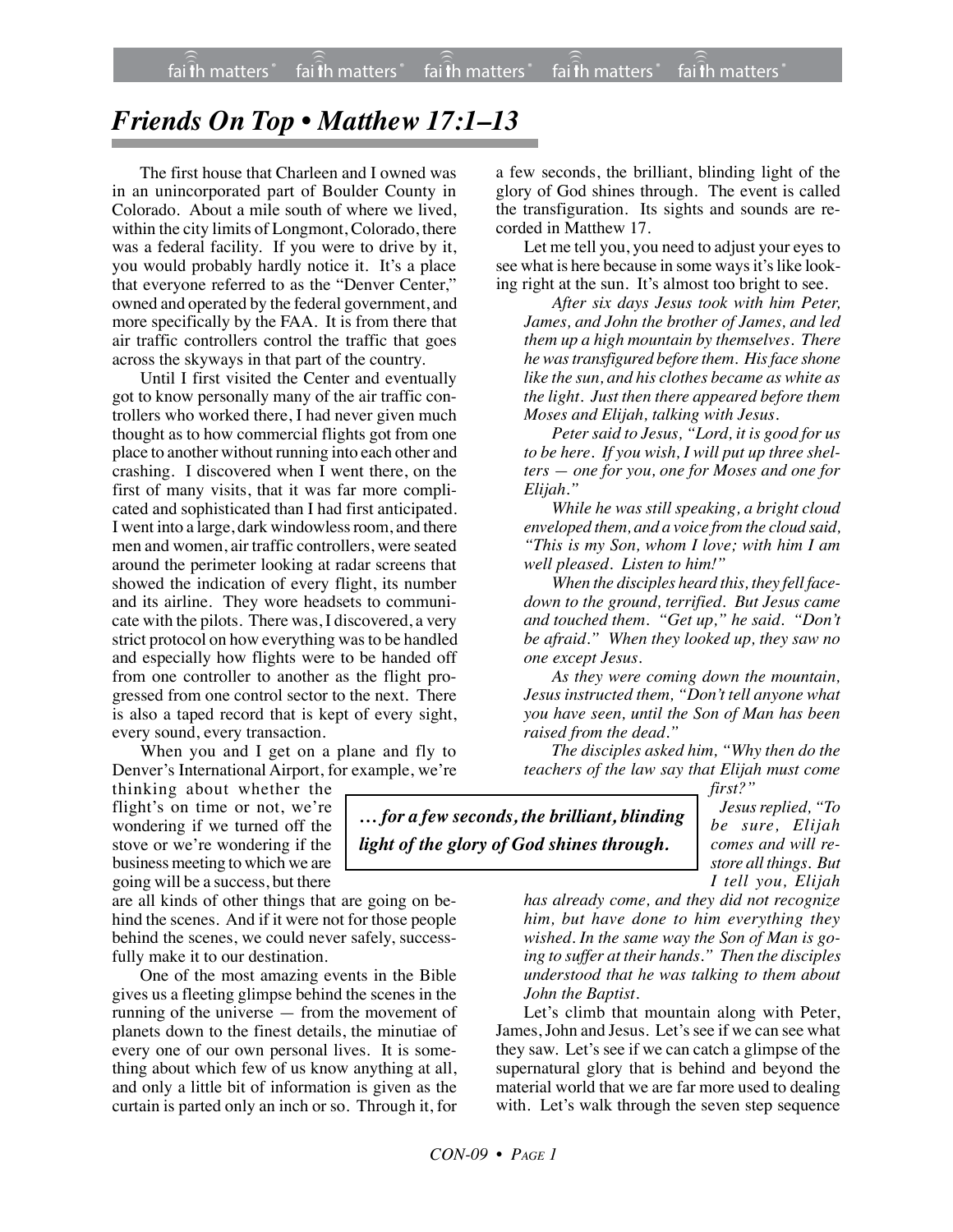of this astounding story.

The first step is to the spectacular sights that they saw. I want you to notice the first words. They seem rather routine, but are very important. "After six days Jesus . . . led them up a high mountain." Why is the time line so important? It's because of what took place in the previous chapter, in Matthew 16. Understand that the people of that day, including the disciples of Jesus, were waiting for a Messiah who had been promised centuries before and their hope was probably at an all time high. Excitement ran everywhere. They were expecting a capable king, a political power, a spiritual Christ; and they all hoped it might be Jesus.

In Matthew 16:16, Peter just blurted it out. He said, "Jesus, you are the Christ, you are the son of the living God." Everyone gasped and waited to see what Jesus would say. And he said, "You're right. I am the Christ." And they were ecstatic. The euphoria ran high; everything that they had hoped for and dreamed about was true. They were more excited than campaign workers at party headquarters on election night when their candidate wins. All of history had come together right there at that moment in their presence.

But then Jesus added a p.s. that just about blew them away. In Matthew 16:21 we are told, "From that time on Jesus began to explain to his disciples that he must go to Jerusalem and suffer many things . . . that he must be killed and on the third day be raised to life."

Peter was so offended that Jesus would even suggest that the Messiah had to suffer or die that he took Jesus aside to straighten him out. Matthew 16:22 says, "Peter took him aside and began to rebuke him. 'Never, Lord!' he said. 'This shall never happen to you!'" Jesus shot back to Peter, "Get behind me, Satan! You are a stumbling block to me; you do not have in mind the things of God, but the things of men." And then Jesus laid some very heavy news on his disciples. He said, "If anyone would come after me, he must deny himself and take up his cross and follow me."

Those disciples were in shock for six days. They expected to be winners, victors. They expected everything to go well and that they would be triumphant. They expected that they would have it made in the easiest fashion. But Jesus said it's going to be tough and you're going to suffer; and they couldn't believe it. A lot of people still don't believe that Jesus means it. Many are convinced that Christians should have the easiest of lives and when they read the words of Jesus, that suffering is an integral part of the Christian life, they go into complete denial. They skip those parts. They say, "No, it just can't be true. What Jesus is supposed to do is chase all of life's problems away. It's too much of a shock because I don't want to suffer; I don't want it to be hard." Six days they struggled; they were depressed.

Six days later Jesus took them up a mountain, probably Mount Herman, to the top, to the highest point. He did it in order to give to them hope that on the other side of the suffering, the difficulty, was a glory that they never dreamed of. There, on the top of that mountain, before their eyes, they saw Jesus transfigured. The Greek word is "metamorphosis" which means change. It's the word we learned in high school biology to describe the change of a caterpillar into a butterfly. Think about that. If you had never seen a caterpillar and you discovered one crawling up your leg one day, in your wildest imagination you would never guess that that thing would ever end up a butterfly. And if butterflies were flying by as you were trying to figure it out — you'd probably never make the connection. Even when you know it's true, it is still such a change of form that it is very difficult to grasp.

Before their eyes Jesus was transfigured… a metamorphosis. His face turned brilliant, like the sun. His normally colored clothes turned white as light. It was like heaven on earth. It was the glory of Jesus, the son of God, showing him as he really is, not as he had been for 30 years since his birth in Bethlehem. Then two other men appeared with him it seemed from nowhere: Moses, the first lawgiver and Elijah, the first prophet.

You read this and you think to yourself, "This sounds just too weird." Understand, this is not weird; this is reality. This is the reality of heaven, the reality of God, the reality of the way that the universe really works. It's the reality of eternity. It is the reality of behind the scenes. Jesus let them see it so they wouldn't be so discouraged, so they wouldn't think that suffering was all there was. He wanted them to know that behind all that we experience on an ongoing basis is a brilliant, magnificent, genius God, brighter than 10,000 suns, more intelligent than a million Einsteins, more powerful than every atomic weapon. This is the God who is in charge of all of life, that we only darkly and inadequately see. This is the reality that controls the circumstances of our world and of our lives. It was a spectacular sight.

Now Peter had to say something. Peter, as you may know, had a mouth problem. He should have kept quiet because what he said was just stupid. To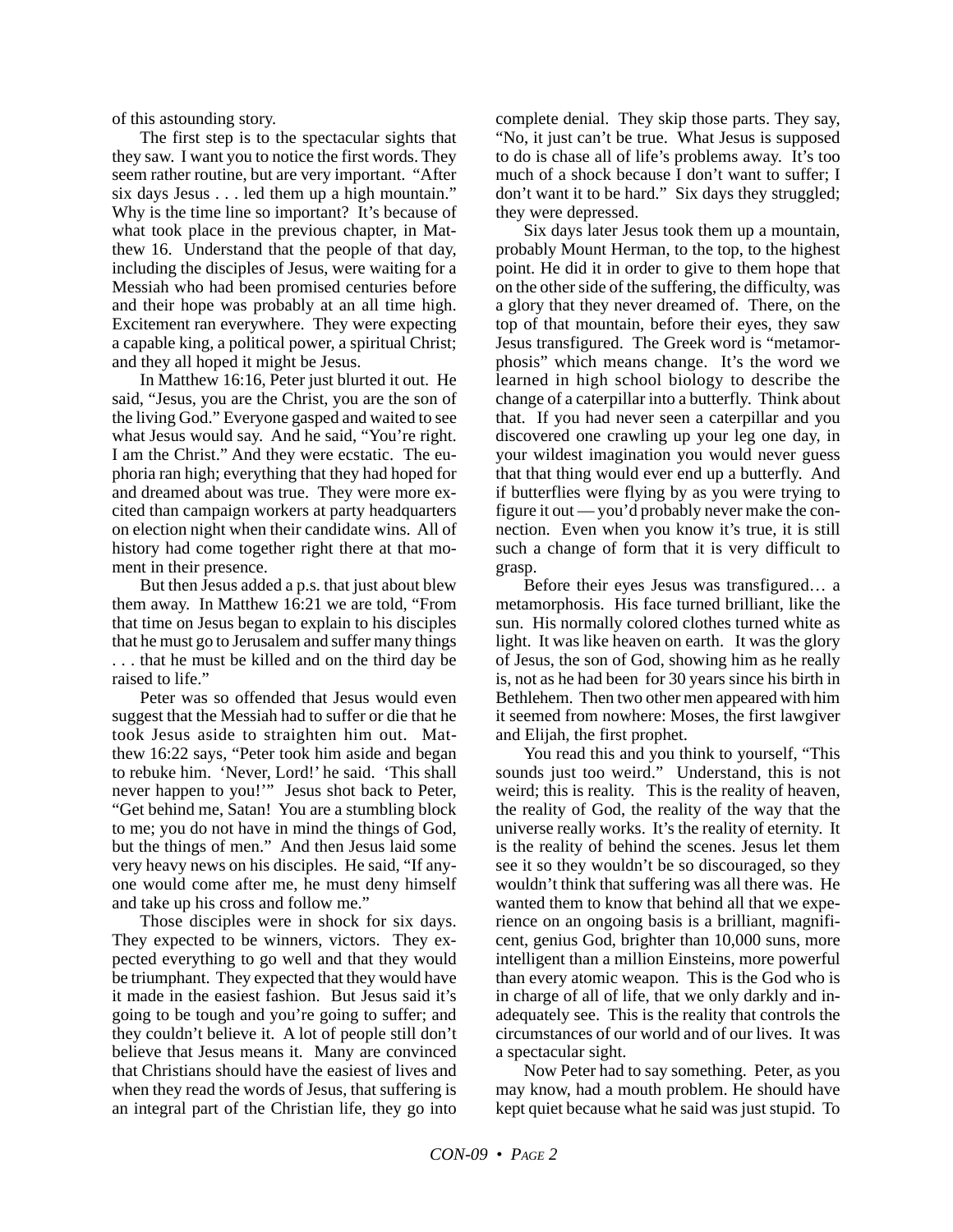make a comparison, suppose somehow you were chosen to be an honored guest of the president of the United States at his State of the Union Address. You are seated on the platform with the speaker of the house and the vice president of the United States. The members of congress and the cabinet, ambassadors, the most powerful people in the country were all seated there in the jammed room. Then the sergeant-at-arms comes in and shouts, "Ladies and gentlemen, the president of the United States." Everyone stands and applauds, the Marine band plays "Hail to the Chief" and the president walks up to the platform. There's a moment of expectant silence and you say, "Hi Mr. President, nice tie." He doesn't know what to say because that was a stupid thing for you to say.

Peter was equally stupid. Here was the glory of God revealed — it was magnificent. And Peter said, "Lord, it's certainly nice to be here. Why don't I put up three tents for you — one for Elijah, we could put that over here; one for Moses, we could put some tablets in, in case he wants to write another commandment or two; and we'll have one for Jesus over here." Nothing more was said about Peter's stupid remark because he was interrupted by God. Rather than let Peter babble on, God the Father enveloped them in a cloud of light that was even more spectacular than what they had already seen.

And God himself spoke out loud for them to hear. He said, "This is my Son, whom I love; with him I am well pleased. Listen to him!" In two sentences God said so much. He declared that Jesus

was no ordinary man, that he was the Son of God, that he was God himself. That God the Father loved him and was pleased with all he had done and would do, and his disciples ought do nothing else but hear him and listen to him. The sights those disciples

could handle, but the voice of God knocked them flat. When the disciples heard this they fell face down to the ground, terrified, because that is what the voice of God does. The voice of God is a terrifying thing and the brilliance of the presence of God is overwhelming because God is awesome, God is bigger and greater and more magnificent and powerful than anything we could ever imagine. To hear him, to sense his presence is beyond anything of human comparison; it drops all mortals to the ground before him just because of who he is. The presence and the words of God can terrify the calmest and most confident persons on earth.

But, wait a minute, is this the same God that we sometimes call friend? Were they terrified by the same God who allows people on the street to routinely profane his name, to deny his existence and defy his laws? Yes, it is the same God before whom some day we shall all stand. We will all some day experience what Peter, James, and John experienced that day. And I expect that our response will be exactly the same. When we recognize that we are in the presence of God and when he speaks a single syllable, we, too, will fall face down before him, overwhelmed, shaken and terrified by this awesome God.

Only Jesus is as human as we are human, yet as divine as God is divine. So only Jesus could do what he did and that was to tenderly touch them and warmly speak to them, telling them not to be afraid. There's a powerful line that comes later in the New Testament, in I Timothy 2:5. It says that there is one mediator between God and man and that is the man, Christ Jesus. He is the only one who can bridge the gap between us and the awesome God. He is the only one that can stop us from being blown away by who and what God is. He is the only one who can make it possible for us to genuinely and rightly refer to God as our friend.

They did what Jesus said. They got up. They went down the mountain but did not speak because they didn't know what to say. It was too fresh in their minds — the brilliance and the glory of God was burned into the screen of their memories. They would be able to see it forever. The sound of the

*…Jesus had come to suffer and die, to pay the price for human sin, and he wanted nothing to distract him from his central mission in life.*

voice of God still echoed in their ears. They would know that sound better than any sound that they ever heard before or would ever hear again. They had seen the other side of reality, that which really makes the universe

work. Life was more than jobs, family, houses, pain and pleasure. The mundane, every day realities of life that fill our minds would never be the same for them again. Now they understood that behind it all was this great, magnificent, brilliant, articulate, awesome God.

It was Jesus who first spoke. He said to them, "Don't tell anyone what you've seen, until the Son of Man has been raised from the dead." At first they must have thought to themselves, "Don't worry, we're not going to tell anybody because we don't have any idea what to say. We don't have any vo